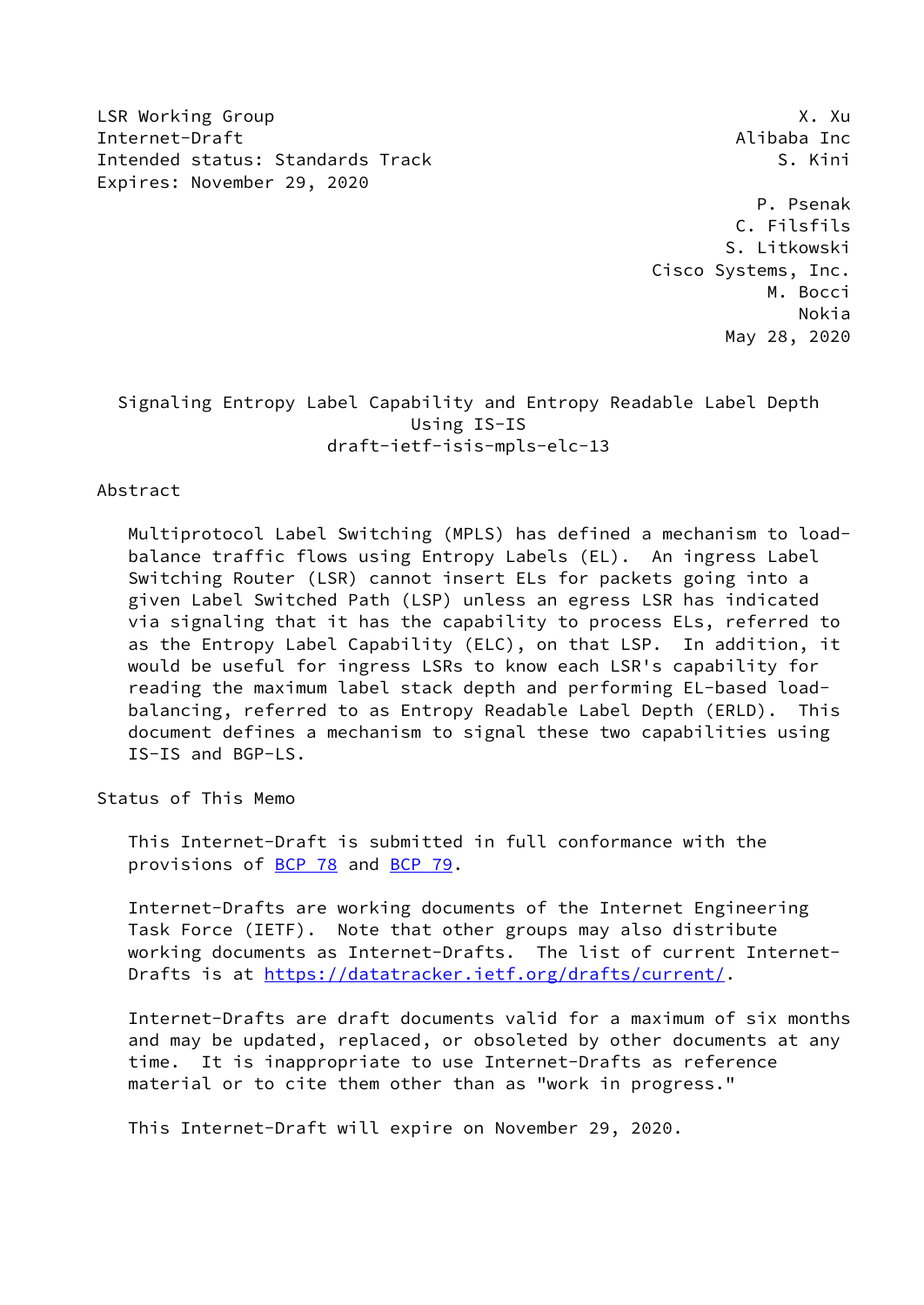<span id="page-1-1"></span>Internet-Draft Signaling ELC and ERLD using IS-IS May 2020

### Copyright Notice

 Copyright (c) 2020 IETF Trust and the persons identified as the document authors. All rights reserved.

This document is subject to **[BCP 78](https://datatracker.ietf.org/doc/pdf/bcp78)** and the IETF Trust's Legal Provisions Relating to IETF Documents [\(https://trustee.ietf.org/license-info](https://trustee.ietf.org/license-info)) in effect on the date of publication of this document. Please review these documents carefully, as they describe your rights and restrictions with respect to this document. Code Components extracted from this document must include Simplified BSD License text as described in Section 4.e of the Trust Legal Provisions and are provided without warranty as described in the Simplified BSD License.

## Table of Contents

|    | $\underline{3}$ . Advertising ELC Using IS-IS 3   |                |
|----|---------------------------------------------------|----------------|
|    | $\underline{4}$ . Advertising ERLD Using IS-IS    | $\overline{4}$ |
|    | $\overline{5}$ . Signaling ELC and ERLD in BGP-LS | $\frac{4}{1}$  |
| 6. |                                                   | $\frac{4}{1}$  |
|    |                                                   |                |
|    |                                                   |                |
|    |                                                   |                |
|    |                                                   |                |
|    | 10.1. Normative References 6                      |                |
|    | 10.2. Informative References 7                    |                |
|    |                                                   |                |
|    |                                                   |                |

# <span id="page-1-0"></span>[1](#page-1-0). Introduction

 [RFC6790] describes a method to load-balance Multiprotocol Label Switching (MPLS) traffic flows using Entropy Labels (EL). It also introduces the concept of Entropy Label Capability (ELC) and defines the signaling of this capability via MPLS signaling protocols. Recently, mechanisms have been defined to signal labels via link- state Interior Gateway Protocols (IGP) such as IS-IS [\[RFC8667](https://datatracker.ietf.org/doc/pdf/rfc8667)]. This draft defines a mechanism to signal the ELC using IS-IS.

 In cases where Segment Routing (SR) is used with the MPLS Data Plane (e.g., SR-MPLS [\[RFC8660](https://datatracker.ietf.org/doc/pdf/rfc8660)]), it would be useful for ingress LSRs to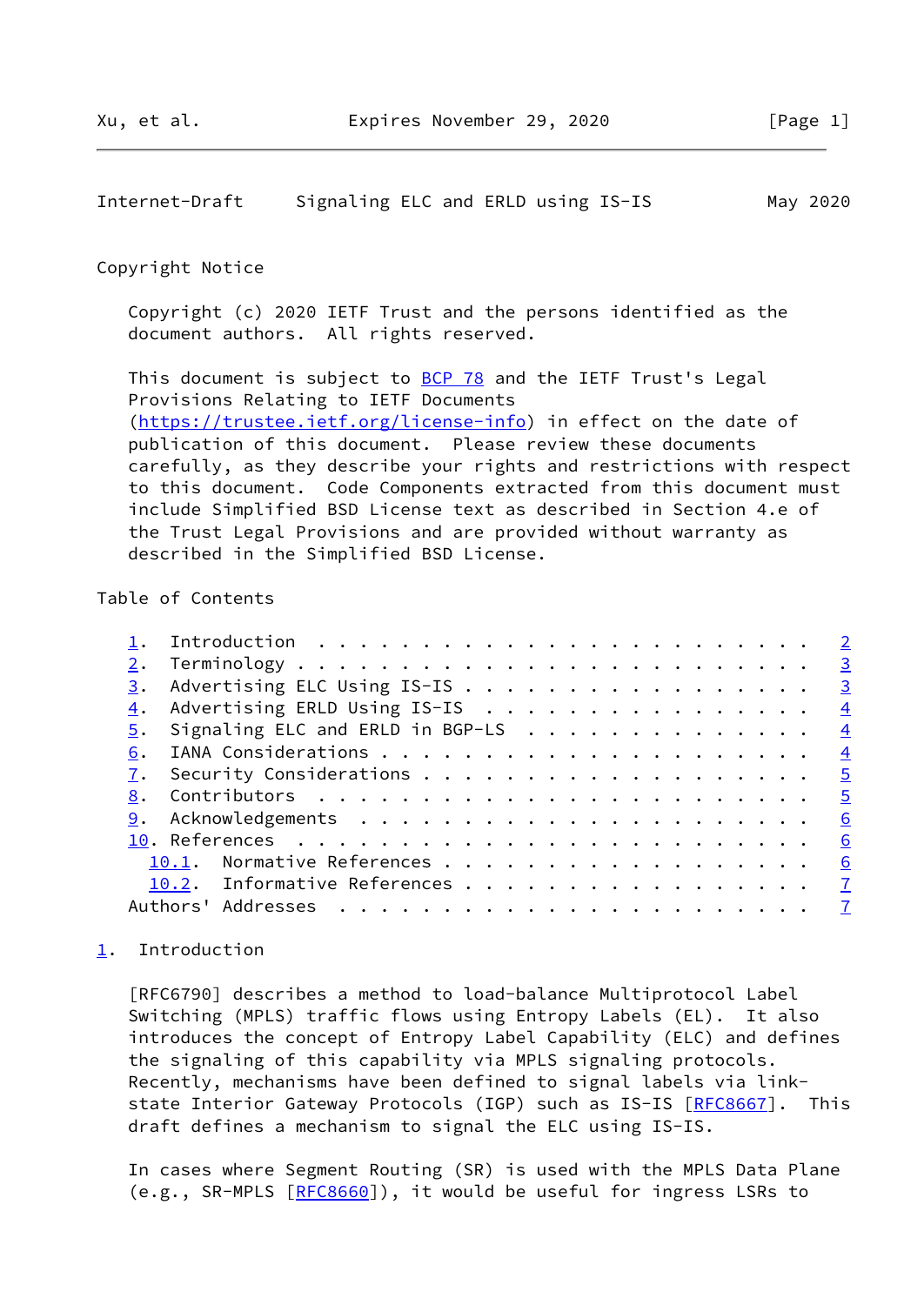know each intermediate LSR's capability of reading the maximum label stack depth and performing EL-based load-balancing. This capability, referred to as Entropy Readable Label Depth (ERLD) as defined in [\[RFC8662](https://datatracker.ietf.org/doc/pdf/rfc8662)], may be used by ingress LSRs to determine the position of the EL label in the stack, and whether it's necessary to insert

| Xu, et al. | Expires November 29, 2020 |  | [Page 2] |
|------------|---------------------------|--|----------|
|            |                           |  |          |

<span id="page-2-1"></span>Internet-Draft Signaling ELC and ERLD using IS-IS May 2020

 multiple ELs at different positions in the label stack. This document defines a mechanism to signal the ERLD using IS-IS.

### <span id="page-2-0"></span>[2](#page-2-0). Terminology

This memo makes use of the terms defined in [\[RFC6790](https://datatracker.ietf.org/doc/pdf/rfc6790)], and [[RFC8662\]](https://datatracker.ietf.org/doc/pdf/rfc8662).

 The key words "MUST", "MUST NOT", "REQUIRED", "SHALL", "SHALL NOT", "SHOULD", "SHOULD NOT", "RECOMMENDED", "NOT RECOMMENDED", "MAY", and "OPTIONAL" in this document are to be interpreted as described in [BCP](https://datatracker.ietf.org/doc/pdf/bcp14) [14](https://datatracker.ietf.org/doc/pdf/bcp14) [[RFC2119\]](https://datatracker.ietf.org/doc/pdf/rfc2119) [\[RFC8174](https://datatracker.ietf.org/doc/pdf/rfc8174)] when, and only when, they appear in all capitals, as shown here.

<span id="page-2-2"></span>[3](#page-2-2). Advertising ELC Using IS-IS

 Even though ELC is a property of the node, in some cases it is advantageous to associate and advertise the ELC with a prefix. In a multi-area network, routers may not know the identity of the prefix originator in a remote area, or may not know the capabilities of such originator. Similarly, in a multi-domain network, the identity of the prefix originator and its capabilities may not be known to the ingress LSR.

Bit 3 in the Prefix Attribute Flags [\[RFC7794](https://datatracker.ietf.org/doc/pdf/rfc7794)] is used as the ELC Flag (E-flag), as shown in Figure 1. If a router has multiple interfaces, the router MUST NOT announce the ELC for any local host prefixes unless all of its interfaces are capable of processing ELs. If a router supports ELs on all of its interfaces, it SHOULD set the ELC for every local host prefix it advertises in IS-IS.

 0 1 2 3 4 5 6 7... +-+-+-+-+-+-+-+-+...  $|X|R|N|E|$  +-+-+-+-+-+-+-+-+... Figure 1: Prefix Attribute Flags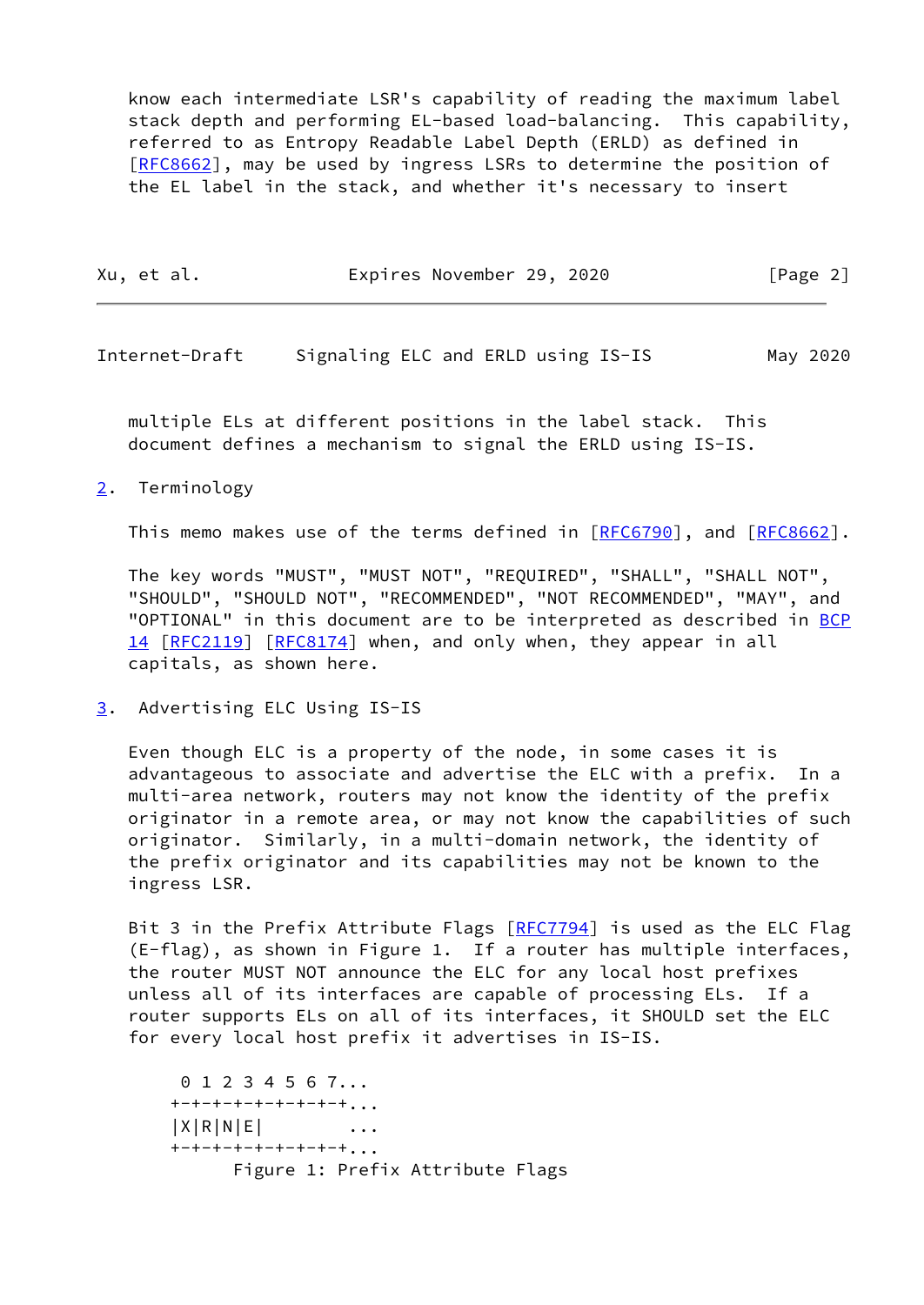E-flag: ELC Flag (Bit 3) - Set for local host prefix of the originating node if it supports ELC on all interfaces.

 The ELC signaling MUST be preserved when a router propagates a prefix between ISIS levels [\[RFC5302](https://datatracker.ietf.org/doc/pdf/rfc5302)].

 When redistributing a prefix between two IS-IS protocol instances or redistributing from another protocol to an IS-IS protocol instance, a router SHOULD preserve the ELC signaling for that prefix if it exists. The exact mechanism used to exchange ELC between protocol instances running on an Autonomous System Boundary Router is outside of the scope of this document.

| Xu, et al. |  |  |  | Expires November 29, 2020 |  |  |  | [Page 3] |  |
|------------|--|--|--|---------------------------|--|--|--|----------|--|
|------------|--|--|--|---------------------------|--|--|--|----------|--|

<span id="page-3-1"></span>Internet-Draft Signaling ELC and ERLD using IS-IS May 2020

#### <span id="page-3-0"></span>[4](#page-3-0). Advertising ERLD Using IS-IS

A new MSD-Type  $[REC8491]$ , called ERLD-MSD, is defined to advertise the ERLD [\[RFC8662](https://datatracker.ietf.org/doc/pdf/rfc8662)] of a given router. A MSD-Type code 2 has been assigned by IANA for ERLD-MSD. The MSD-Value field is set to the ERLD in the range between 0 to 255. The scope of the advertisement depends on the application. If a router has multiple interfaces with different capabilities of reading the maximum label stack depth, the router MUST advertise the smallest value found across all its interfaces.

 The absence of ERLD-MSD advertisements indicates only that the advertising node does not support advertisement of this capability.

 The considerations for advertising the ERLD are specified in [\[RFC8662](https://datatracker.ietf.org/doc/pdf/rfc8662)].

 If the ERLD-MSD Type is received in the Link MSD Sub-TLV, it MUST be ignored.

<span id="page-3-2"></span>[5](#page-3-2). Signaling ELC and ERLD in BGP-LS

 The IS-IS extensions defined in this document can be advertised via BGP-LS (Distribution of Link-State and TE Information Using BGP) [\[RFC7752](https://datatracker.ietf.org/doc/pdf/rfc7752)] using existing BGP-LS TLVs.

 The ELC is advertised using the Prefix Attribute Flags TLV as defined in [[I-D.ietf-idr-bgp-ls-segment-routing-ext\]](#page-5-4).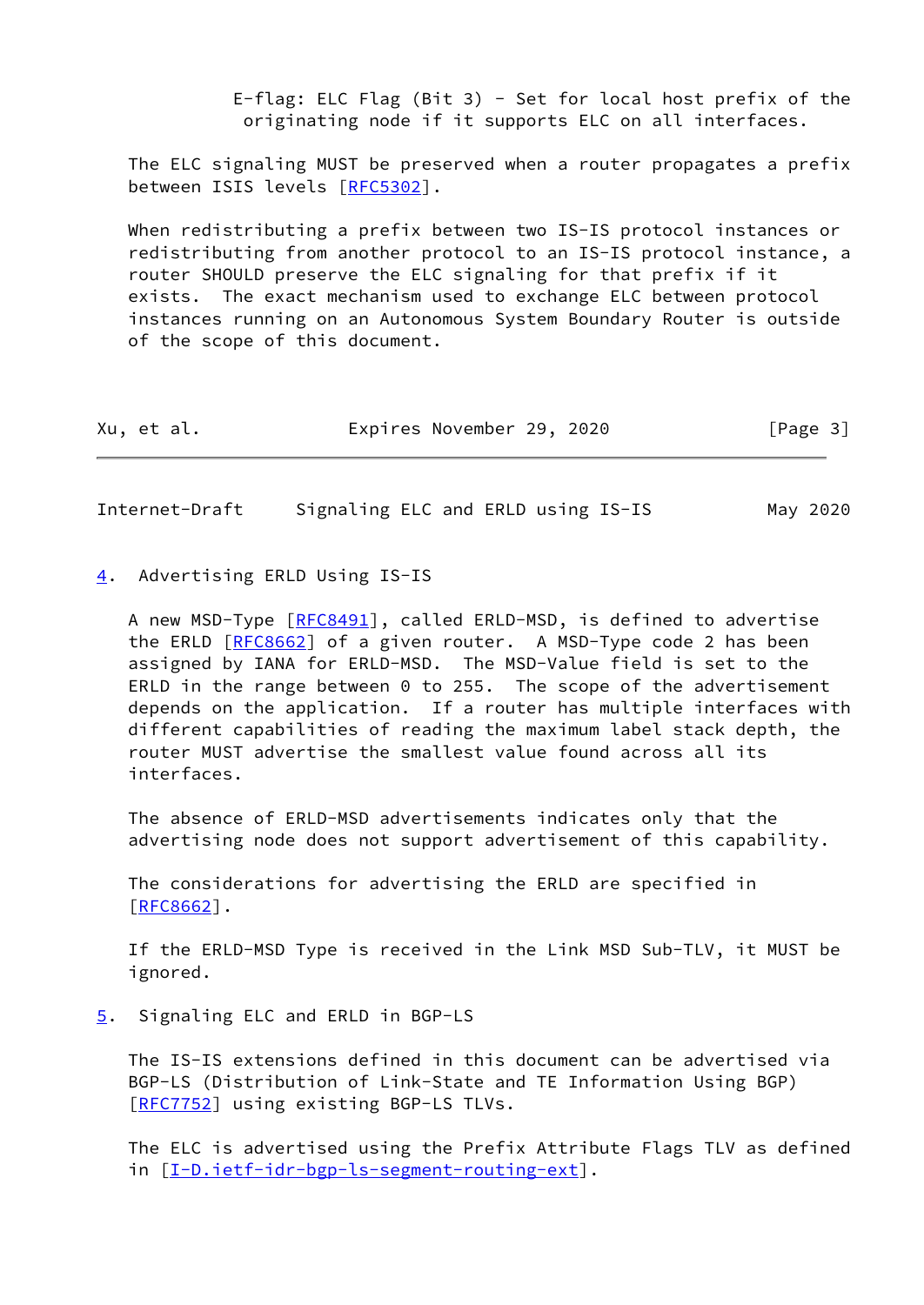The ERLD-MSD is advertised using the Node MSD TLV as defined in [\[I-D.ietf-idr-bgp-ls-segment-routing-msd](#page-6-1)].

<span id="page-4-0"></span>[6](#page-4-0). IANA Considerations

Early allocation has been done by IANA for this document as follows:

 - Bit 3 in the Bit Values for Prefix Attribute Flags Sub-TLV registry has been assigned to the ELC Flag. IANA is asked to update the registry to reflect the name used in this document: ELC Flag (E-flag).

 - Type 2 in the IGP MSD-Types registry has been assigned for the ERLD-MSD. IANA is asked to update the registry to reflect the name used in this document: ERLD-MSD.

Xu, et al. Expires November 29, 2020 [Page 4]

<span id="page-4-2"></span>Internet-Draft Signaling ELC and ERLD using IS-IS May 2020

### <span id="page-4-1"></span>[7](#page-4-1). Security Considerations

 This document specifies the ability to advertise additional node capabilities using IS-IS and BGP-LS. As such, the security considerations as described in [\[RFC7981](https://datatracker.ietf.org/doc/pdf/rfc7981)], [[RFC7752](https://datatracker.ietf.org/doc/pdf/rfc7752)], [\[RFC7794](https://datatracker.ietf.org/doc/pdf/rfc7794)], [\[RFC8491](https://datatracker.ietf.org/doc/pdf/rfc8491)], [[RFC8662\]](https://datatracker.ietf.org/doc/pdf/rfc8662), [[I-D.ietf-idr-bgp-ls-segment-routing-ext](#page-5-4)] and [\[I-D.ietf-idr-bgp-ls-segment-routing-msd](#page-6-1)] are applicable to this document.

 Incorrectly setting the E flag during origination, propagation or redistribution may lead to poor or no load-balancing of the MPLS traffic or black-holing of the MPLS traffic on the egress node.

 Incorrectly setting of the ERLD value may lead to poor or no load balancing of the MPLS traffic.

<span id="page-4-3"></span>[8](#page-4-3). Contributors

 The following people contributed to the content of this document and should be considered as co-authors: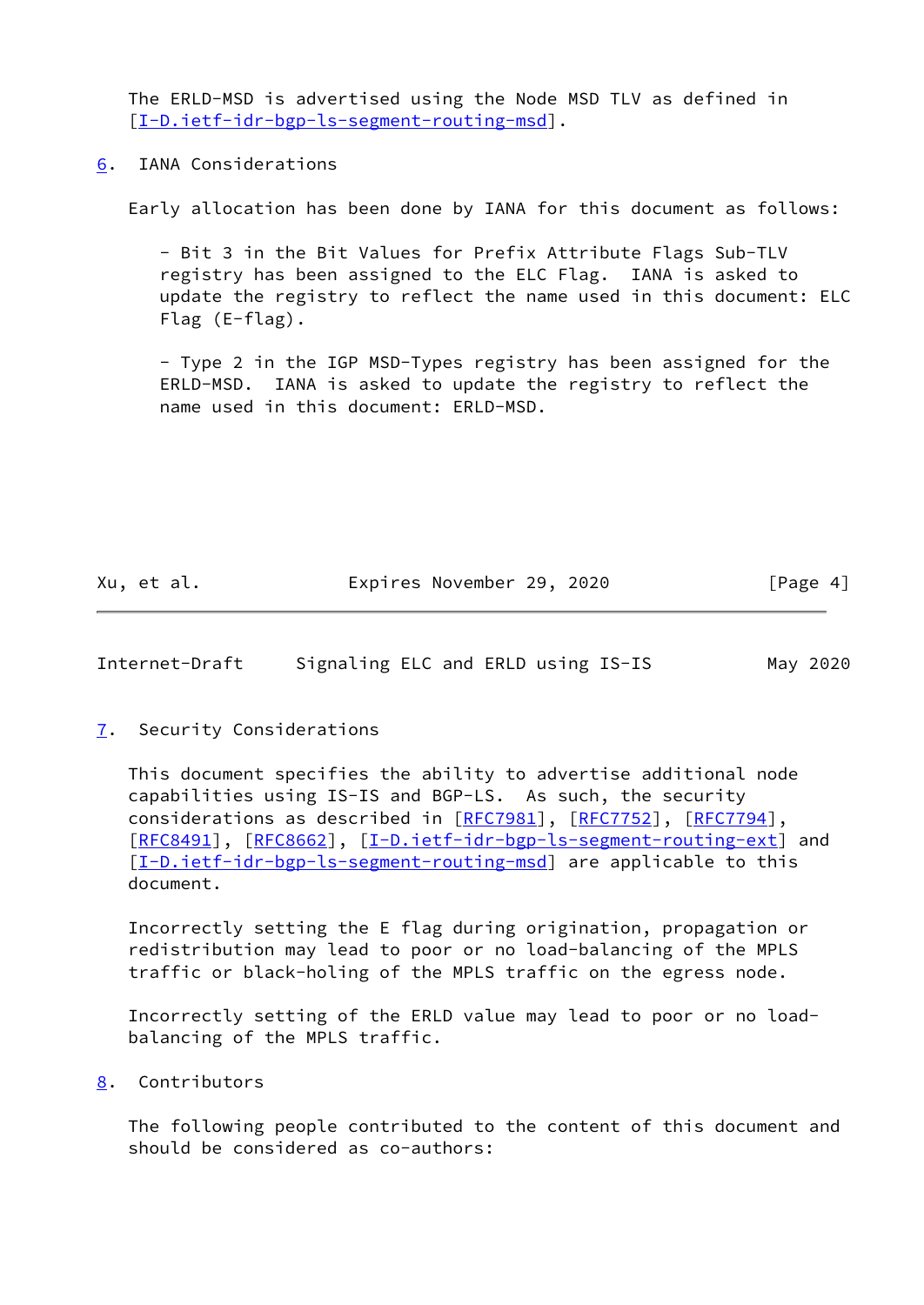Gunter Van de Velde (editor) Nokia Antwerp BE Email: gunter.van\_de\_velde@nokia.com Wim Henderickx Nokia Belgium Email: wim.henderickx@nokia.com Keyur Patel Arrcus USA Email: keyur@arrcus.com

|  | Xu, et al. |  | Expires November 29, 2020 |  |  | [Page 5] |  |
|--|------------|--|---------------------------|--|--|----------|--|
|--|------------|--|---------------------------|--|--|----------|--|

<span id="page-5-1"></span>Internet-Draft Signaling ELC and ERLD using IS-IS May 2020

### <span id="page-5-0"></span>[9](#page-5-0). Acknowledgements

 The authors would like to thank Yimin Shen, George Swallow, Acee Lindem, Les Ginsberg, Ketan Talaulikar, Jeff Tantsura, Bruno Decraene Carlos Pignataro, Wim Hendrickx, and Gunter Van De Velde for their valuable comments.

### <span id="page-5-2"></span>[10.](#page-5-2) References

<span id="page-5-3"></span>[10.1](#page-5-3). Normative References

<span id="page-5-4"></span> [I-D.ietf-idr-bgp-ls-segment-routing-ext] Previdi, S., Talaulikar, K., Filsfils, C., Gredler, H., and M. Chen, "BGP Link-State extensions for Segment Routing", [draft-ietf-idr-bgp-ls-segment-routing-ext-16](https://datatracker.ietf.org/doc/pdf/draft-ietf-idr-bgp-ls-segment-routing-ext-16)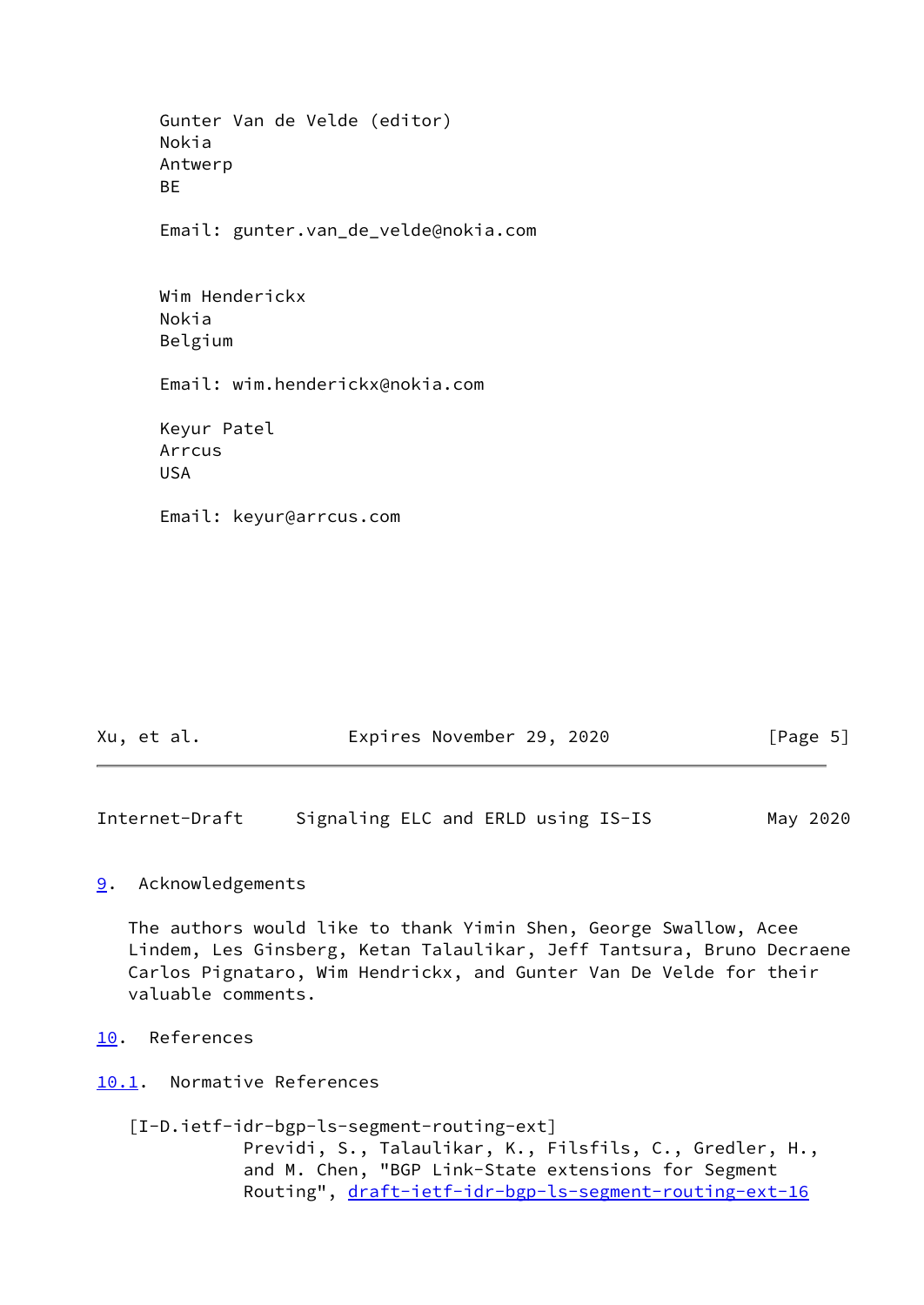(work in progress), June 2019.

- <span id="page-6-1"></span> [I-D.ietf-idr-bgp-ls-segment-routing-msd] Tantsura, J., Chunduri, U., Talaulikar, K., Mirsky, G., and N. Triantafillis, "Signaling MSD (Maximum SID Depth) using Border Gateway Protocol - Link State", [draft-ietf](https://datatracker.ietf.org/doc/pdf/draft-ietf-idr-bgp-ls-segment-routing-msd-18) [idr-bgp-ls-segment-routing-msd-18](https://datatracker.ietf.org/doc/pdf/draft-ietf-idr-bgp-ls-segment-routing-msd-18) (work in progress), May 2020.
- [RFC2119] Bradner, S., "Key words for use in RFCs to Indicate Requirement Levels", [BCP 14](https://datatracker.ietf.org/doc/pdf/bcp14), [RFC 2119](https://datatracker.ietf.org/doc/pdf/rfc2119), DOI 10.17487/RFC2119, March 1997, <[https://www.rfc-editor.org/info/rfc2119>](https://www.rfc-editor.org/info/rfc2119).
- [RFC5302] Li, T., Smit, H., and T. Przygienda, "Domain-Wide Prefix Distribution with Two-Level IS-IS", [RFC 5302,](https://datatracker.ietf.org/doc/pdf/rfc5302) DOI 10.17487/RFC5302, October 2008, <[https://www.rfc-editor.org/info/rfc5302>](https://www.rfc-editor.org/info/rfc5302).
- [RFC6790] Kompella, K., Drake, J., Amante, S., Henderickx, W., and L. Yong, "The Use of Entropy Labels in MPLS Forwarding", [RFC 6790,](https://datatracker.ietf.org/doc/pdf/rfc6790) DOI 10.17487/RFC6790, November 2012, <[https://www.rfc-editor.org/info/rfc6790>](https://www.rfc-editor.org/info/rfc6790).
- [RFC7752] Gredler, H., Ed., Medved, J., Previdi, S., Farrel, A., and S. Ray, "North-Bound Distribution of Link-State and Traffic Engineering (TE) Information Using BGP", [RFC 7752,](https://datatracker.ietf.org/doc/pdf/rfc7752) DOI 10.17487/RFC7752, March 2016, <[https://www.rfc-editor.org/info/rfc7752>](https://www.rfc-editor.org/info/rfc7752).

| Xu, et al. | Expires November 29, 2020 |  | [Page 6] |  |
|------------|---------------------------|--|----------|--|
|------------|---------------------------|--|----------|--|

- <span id="page-6-0"></span>Internet-Draft Signaling ELC and ERLD using IS-IS May 2020
	- [RFC7794] Ginsberg, L., Ed., Decraene, B., Previdi, S., Xu, X., and U. Chunduri, "IS-IS Prefix Attributes for Extended IPv4 and IPv6 Reachability", [RFC 7794,](https://datatracker.ietf.org/doc/pdf/rfc7794) DOI 10.17487/RFC7794, March 2016, [<https://www.rfc-editor.org/info/rfc7794](https://www.rfc-editor.org/info/rfc7794)>.
	- [RFC7981] Ginsberg, L., Previdi, S., and M. Chen, "IS-IS Extensions for Advertising Router Information", [RFC 7981](https://datatracker.ietf.org/doc/pdf/rfc7981), DOI 10.17487/RFC7981, October 2016,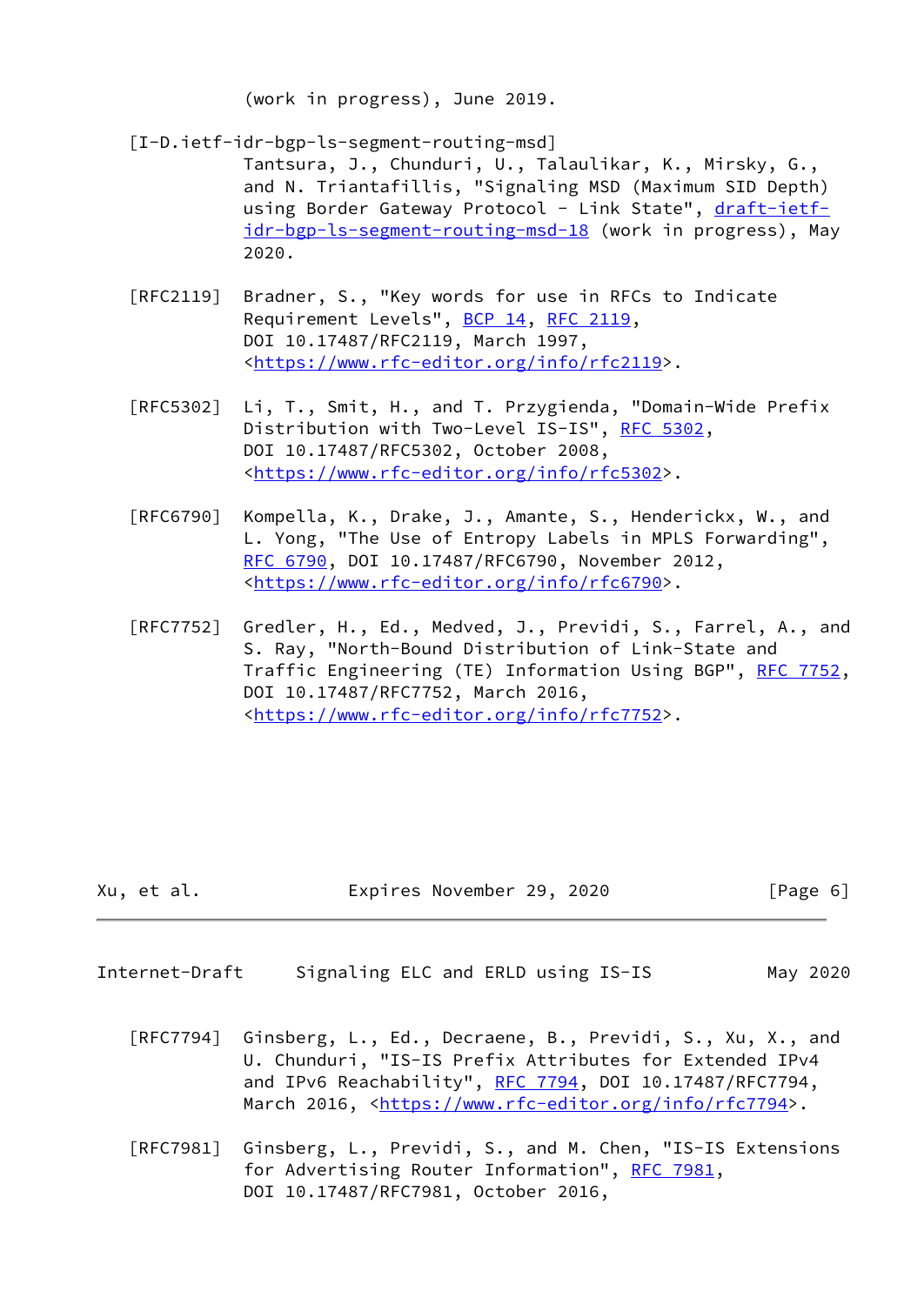<[https://www.rfc-editor.org/info/rfc7981>](https://www.rfc-editor.org/info/rfc7981).

- [RFC8174] Leiba, B., "Ambiguity of Uppercase vs Lowercase in [RFC](https://datatracker.ietf.org/doc/pdf/rfc2119) [2119](https://datatracker.ietf.org/doc/pdf/rfc2119) Key Words", [BCP 14](https://datatracker.ietf.org/doc/pdf/bcp14), [RFC 8174,](https://datatracker.ietf.org/doc/pdf/rfc8174) DOI 10.17487/RFC8174, May 2017, [<https://www.rfc-editor.org/info/rfc8174](https://www.rfc-editor.org/info/rfc8174)>.
- [RFC8491] Tantsura, J., Chunduri, U., Aldrin, S., and L. Ginsberg, "Signaling Maximum SID Depth (MSD) Using IS-IS", [RFC 8491,](https://datatracker.ietf.org/doc/pdf/rfc8491) DOI 10.17487/RFC8491, November 2018, <[https://www.rfc-editor.org/info/rfc8491>](https://www.rfc-editor.org/info/rfc8491).
- [RFC8662] Kini, S., Kompella, K., Sivabalan, S., Litkowski, S., Shakir, R., and J. Tantsura, "Entropy Label for Source Packet Routing in Networking (SPRING) Tunnels", [RFC 8662,](https://datatracker.ietf.org/doc/pdf/rfc8662) DOI 10.17487/RFC8662, December 2019, <[https://www.rfc-editor.org/info/rfc8662>](https://www.rfc-editor.org/info/rfc8662).

<span id="page-7-0"></span>[10.2](#page-7-0). Informative References

- [RFC8660] Bashandy, A., Ed., Filsfils, C., Ed., Previdi, S., Decraene, B., Litkowski, S., and R. Shakir, "Segment Routing with the MPLS Data Plane", [RFC 8660](https://datatracker.ietf.org/doc/pdf/rfc8660), DOI 10.17487/RFC8660, December 2019, <[https://www.rfc-editor.org/info/rfc8660>](https://www.rfc-editor.org/info/rfc8660).
- [RFC8667] Previdi, S., Ed., Ginsberg, L., Ed., Filsfils, C., Bashandy, A., Gredler, H., and B. Decraene, "IS-IS Extensions for Segment Routing", [RFC 8667,](https://datatracker.ietf.org/doc/pdf/rfc8667) DOI 10.17487/RFC8667, December 2019, <[https://www.rfc-editor.org/info/rfc8667>](https://www.rfc-editor.org/info/rfc8667).

Authors' Addresses

 Xiaohu Xu Alibaba Inc

Email: xiaohu.xxh@alibaba-inc.com

Xu, et al. **Expires November 29, 2020** [Page 7]

Internet-Draft Signaling ELC and ERLD using IS-IS May 2020

Sriganesh Kini